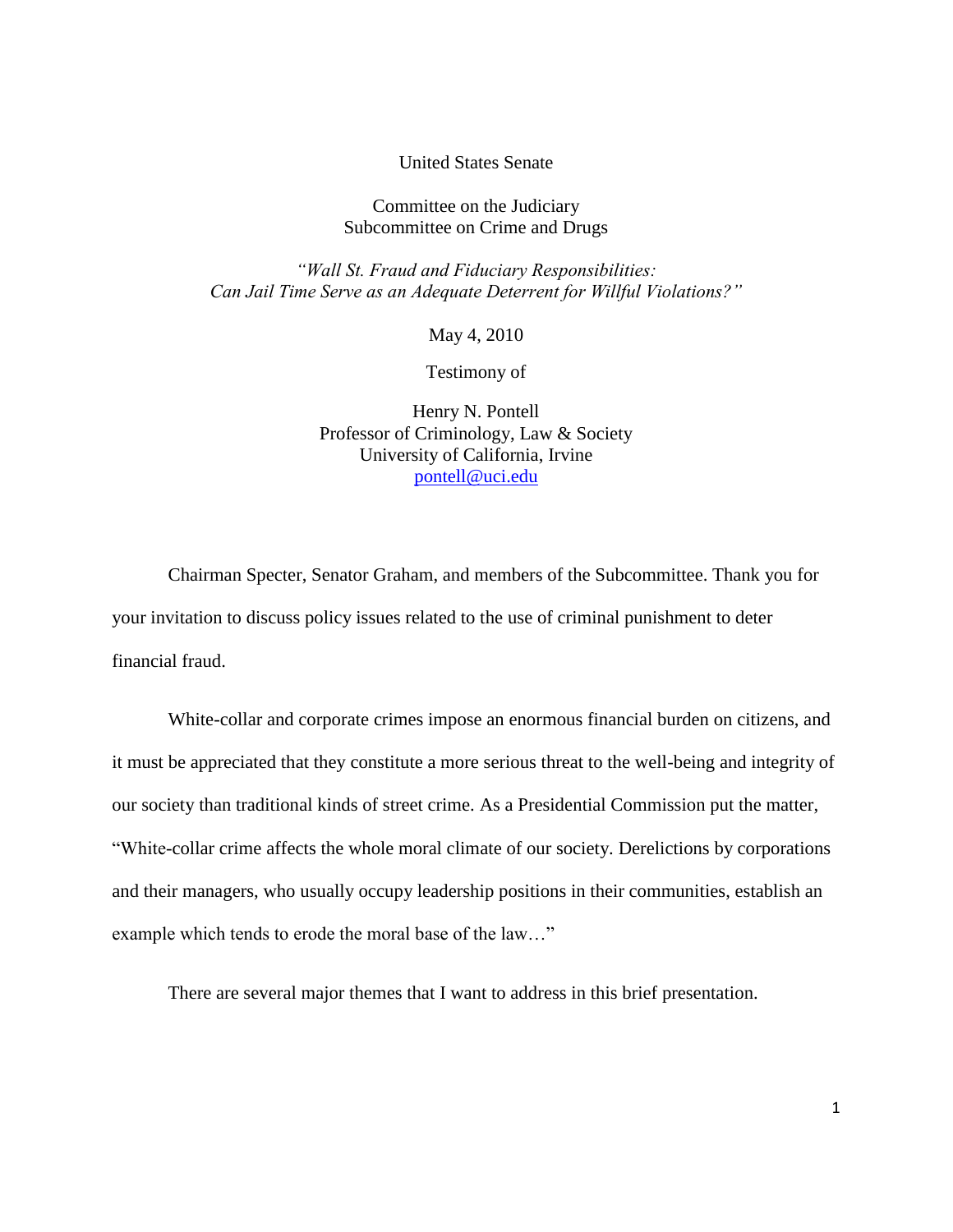First, I want to support the infliction of criminal penalties on white-collar and corporate criminals who violate criminal laws. To do so requires that the Congress enact further legislation that imposes criminal sanctions on financial actions that have been demonstrated to seriously harm the public and are known to produce such consequences by their perpetrators. The current spate of financial sanctions is no more than an additional and mildly bothersome cost of doing business.

Second, I want to emphasize that persuasive anecdotal evidence indicates that particularly for potential white-collar offenders the prospect of criminal penalties can be effective deterrents. There is no definitive empirical evidence to prove this—to mount a satisfactory experiment on the subject would violate ethical standards. But we know that upper-class businesspersons fear shame and fear incarceration and will attend to credible threats of such consequences if they knowingly break the law; they are par excellence rational calculators.

Third, I would endorse the notion that regulatory agencies, most notably the Securities and Exchange Commission, be empowered to mount criminal prosecutions with internal personnel. Too often inter-agency agendas that must be negotiated between an agency and the Department of Justice inhibit effective deterrent responses to white-collar and corporate crime.

Fourth, I believe the public is growing increasingly restive about the failure of the criminal law to be tied to the crimes of those who engaged in them. The war on drugs snared a vast horde of financially marginal people. There has been no similar war on financial thugs. Cynics suggest in fact that imprisoning some of the Wall Street malefactors might help to upgrade the way prisons are run. To make a decisive move toward deterring fraud in the higher echelons of business, a significant influx of enforcement resources is necessary to allow

2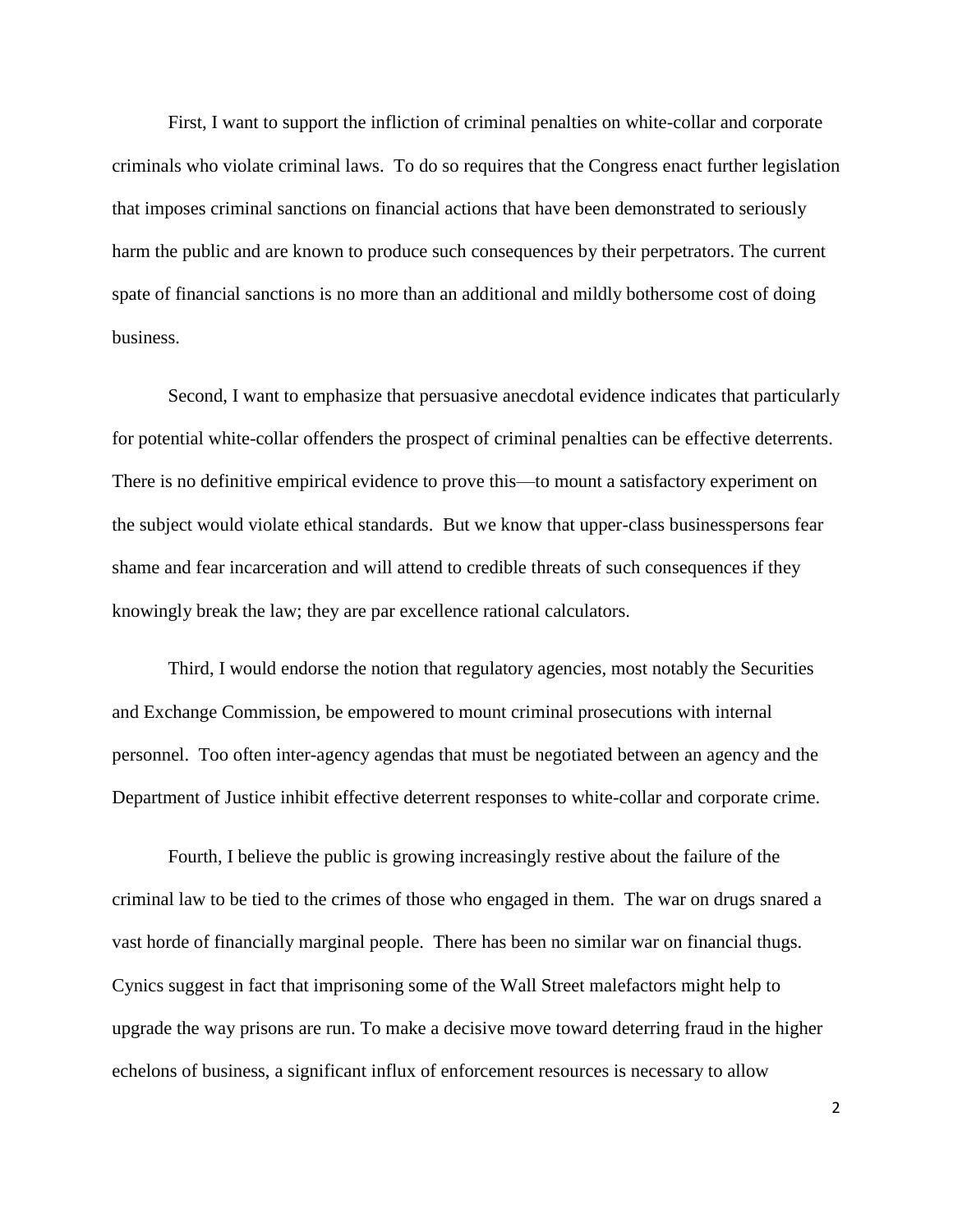investigators and prosecutors to bring major cases. Representative Marcy Kaptur has proposed legislation to do just this with H.R. 3995, the "Financial Crisis Criminal Investigation and Prosecution Act."

As a university-based criminologist, I have researched and written about white-collar and corporate crime for almost thirty years. I conducted federally-funded research on health care fraud and on the savings and loan crisis. I have also written about the role of fraud in major financial debacles, including the savings and loan crisis, the corporate and accounting meltdowns of 2002, the Orange County, California bankruptcy of 1994, the largest municipal failure in American history, and the current global financial meltdown.

Much remains to be criminally investigated and dealt with in regard to the widespread financial frauds in the mortgage industry and on Wall Street, the failure of regulatory oversight, the continued general reluctance and slow response by government to identify white-collar and corporate crimes, particularly those acts constituting insider, or "control frauds." These issues have been taken up by others in ongoing testimony before Congress. I want to concentrate on the issue of punishment and the efficacy of criminal deterrence regarding these crimes.

Given the abundant opportunities that many persons have to engage in white-collar crime, it is interesting that more people do not. The most obvious reason is their fear of punishment. Deterrence rests on the fundamental utilitarian premise that people will seek pleasure and avoid pain. So, when the potential risks associated with a white-collar crime outweigh the potential gains, a rational individual will decide against the behavior. Much of our criminal law is based on this assumption about human nature.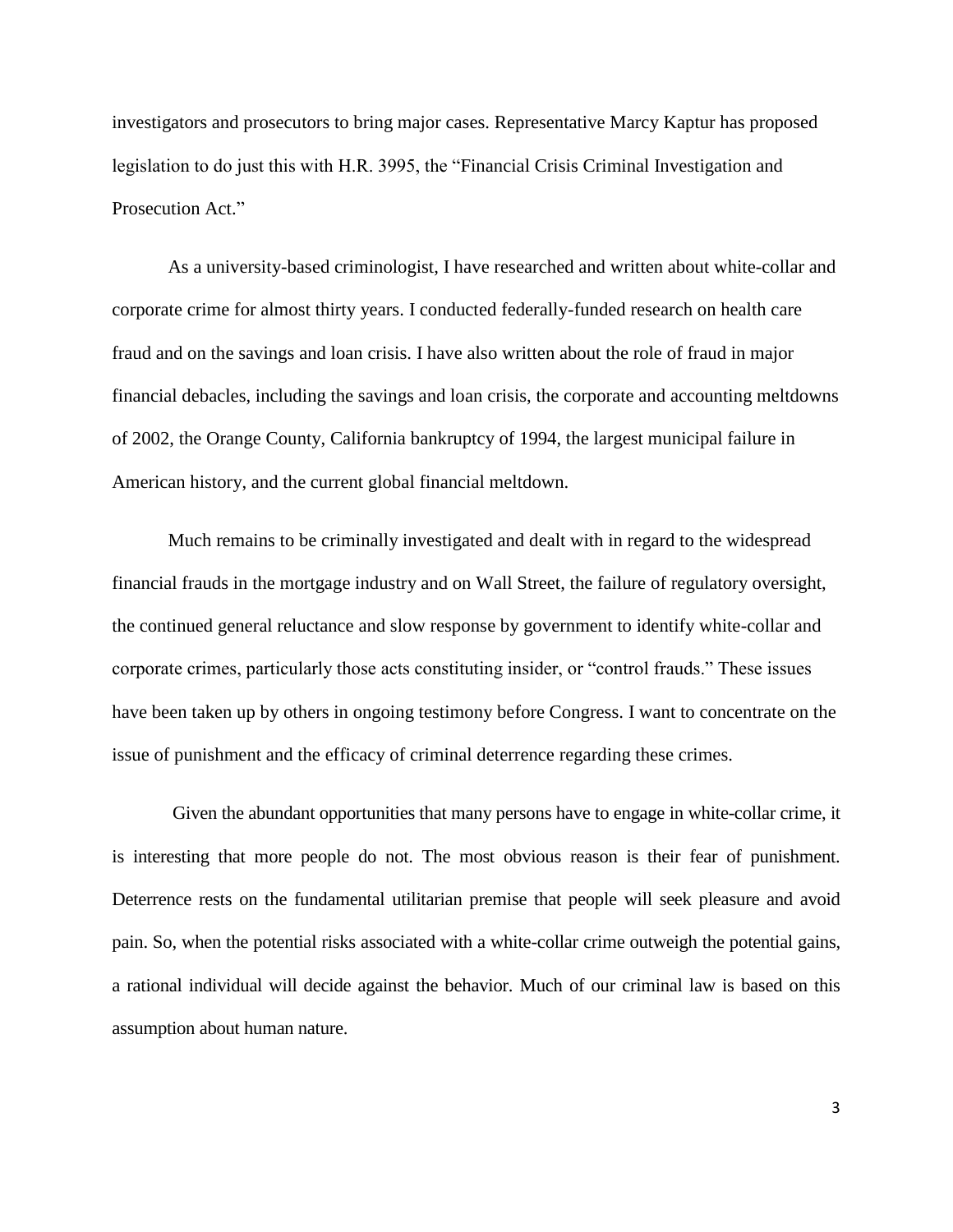A central concern about white-collar and corporate crime is that the risk-reward ratio is out of balance - that is, potential rewards greatly outweigh the risks. Given the low probability of apprehension and the likelihood of no, or light punishment, white-collar crime is seen as a "rational" action in many cases. The comparative leniency shown white-collar offenders has been attributed to several factors related to their status and resources, as well as to the peculiar characteristics of their offenses, including their high educational level and occupational prestige which produces a "status shield" that protects them from the harsh penalties applied with greater frequency to common criminals. White-collar defendants' high incomes and the willingness often of corporations to pay their exorbitant legal expenses with shareholder funds enable them to secure expensive legal counsel, whose level of skill and access to defensive resources is generally unavailable to lowerclass defendants. Finally, white-collar crimes frequently involve complicated financial transactions in which the victims are either aggregated classes of unrelated persons, such as stockholders, or large government agencies, such as the IRS. These victims do not engender the kind of commiseration that individual victims of street crimes can elicit from judges and juries.

Empirical evidence supports the leniency hypothesis. A study of persons suspected by federal regulators in Texas and California to be involved in serious financial crimes during the savings and loan crisis of the 1980s revealed that between only 14 percent and 25 percent were ever indicted. The study also examined the sentences imposed in S&L cases involving mean losses of a half-million dollars and found that the average sentence was 3 years - significantly less than the average prison terms handed to convicted burglars and first-time drug offenders tried in federal court.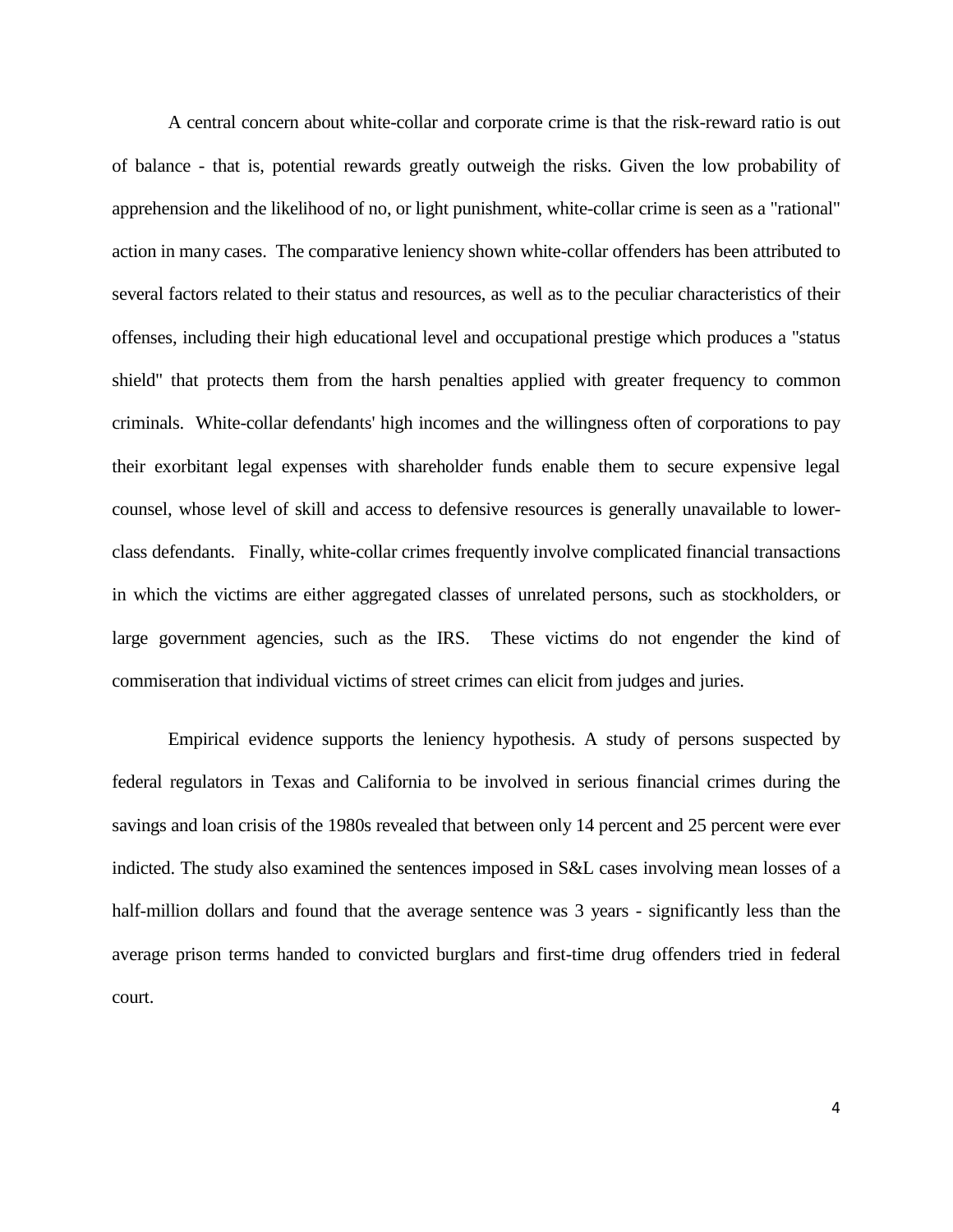The U.S. Sentencing Guidelines can enhance penalties for financial crimes based on losses attributable to fraud, the number of victims, whether the fraud involved special skills or sophisticated means, and whether the defendant worked in the investment business or as an officer or director of a public company. Critics argue that such penalties can have a chilling effect on productivity. In fact, some financial writers have labeled past reactions of politicians to corporate scandals as "hysterical," arguing that "penalties for failure are not merely lower earnings, but lawsuits, prosecution, huge fines, and long prison terms." They may be correct about failure causing lawsuits and even fines; but they're mistaken about prosecution. Long prison terms are not caused by mere failure; they are caused by serious criminal behavior.

Certainly, the risk-reward ratio is central to capitalism. Economist John Maynard Keynes was a proponent of risk-taking, which he called "animal spirits." Historian Walter A. McDougall maintains that the U.S. economy was built by "scramblers, gamblers, scofflaws, and speculators." But there are many ways to define acceptable risk-taking, and that must be seriously addressed by Congress in terms of outlawing practices that involve blatant conflicts of interest and the willful gaming of regulations in order to gain unfair advantage.

A central problem that underlies deterrent strategies is that despite some high profile cases, the government has trivialized criminal fraud to the point that it is routinely dealt with at the lowest offense levels, and when larger cases are discovered they are more likely to be pursued civilly and not criminally. We can look at a key example in the current crisis. The FBI publicly announced in 2004 that there was likely to be "an epidemic of mortgage fraud," yet Attorney General Michael Mukasey declined to create a task force to investigate the roots of the subprime debacle, while likening the problem to "'white-collar street-crime' that could best be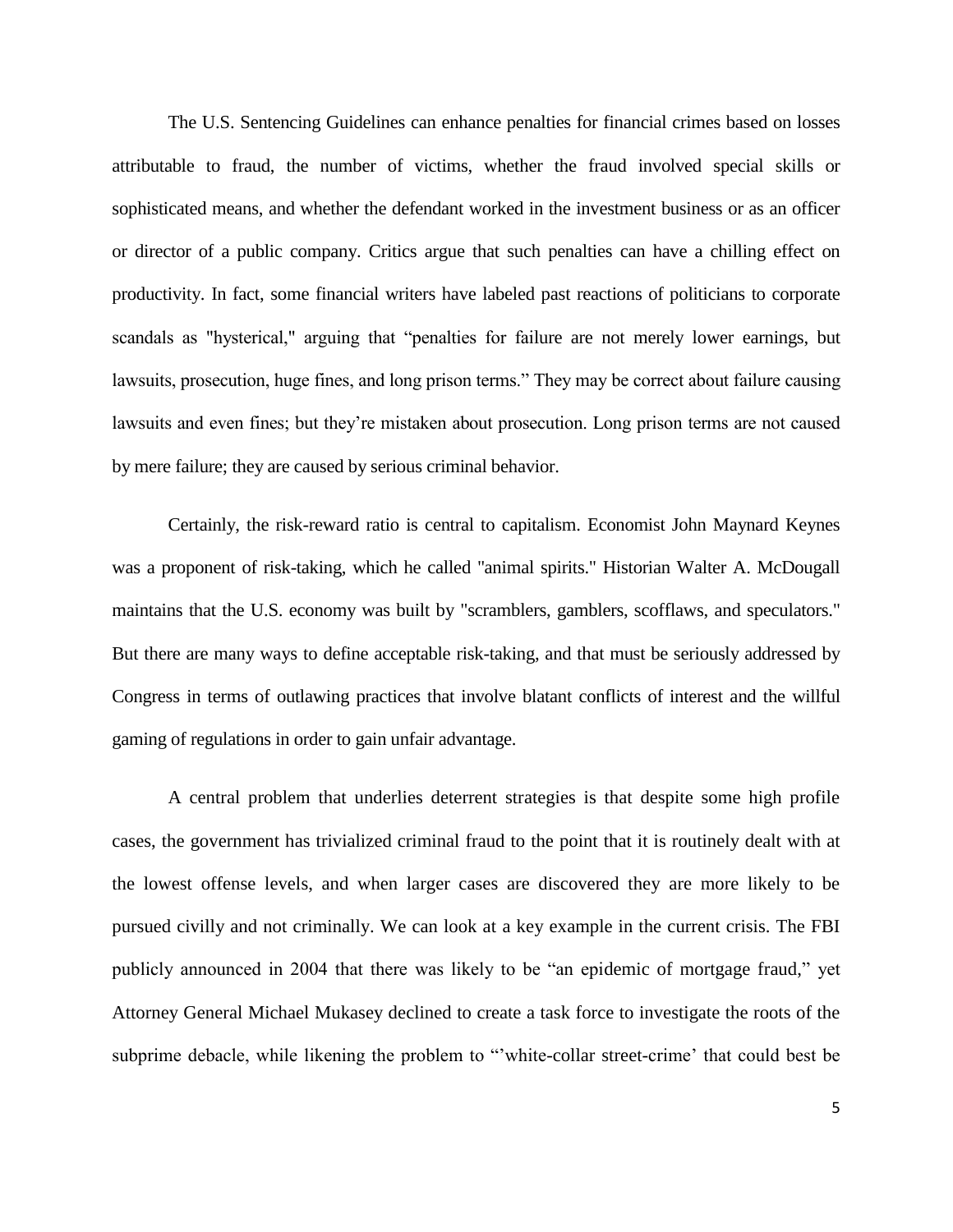handled by individual United States attorneys' offices." The lack of government response after the alarm had been sounded by federal agents stands in direct contrast to the government's response to the savings and loan crisis; *a financial disaster that was approximately one-thirtieth the size of the one we are currently experiencing*.

New laws that impose tougher penalties on white-collar criminals might well deter some potential offenders. Adhering to the new guidelines would also serve to redress the sentencing imbalance between white-collar and traditional "common" criminals. A federal prosecutor has declared: "You [should] deal with white-collar crime the same way as street crime. You try to raise the likelihood they will be caught and punished."

 Current laws likely fail to deter satisfactorily because white-collar offenders are aware of the absence of vigorous enforcement. The central issue here is *proactive policing*. With most traditional crimes, the fact that an offense has occurred is readily apparent; with most corporate crimes, the effect is not readily visible. Once the offense becomes known, however, apprehending suspects of corporate crime is almost always easier than apprehending those involved in traditional crime. When a house is burglarized or a car is stolen it is often difficult and costly for police to find the thief. If it is discovered that a company engaged in bribery to secure a defense contract, there is no need for police to set up roadblocks or print "Wanted" posters to find the corporate suspect. Unless, of course, the white-collar malefactor packages his ill-gotten gains and heads for a country with which the United States does not have a satisfactory extradition treaty.

 Some scholars believe that we do not need "more" regulation; rather, we need "smarter" regulation. Simply applying harsher laws to corporations and individuals, they argue, will only produce a subculture of resistance within the corporate community "wherein methods of legal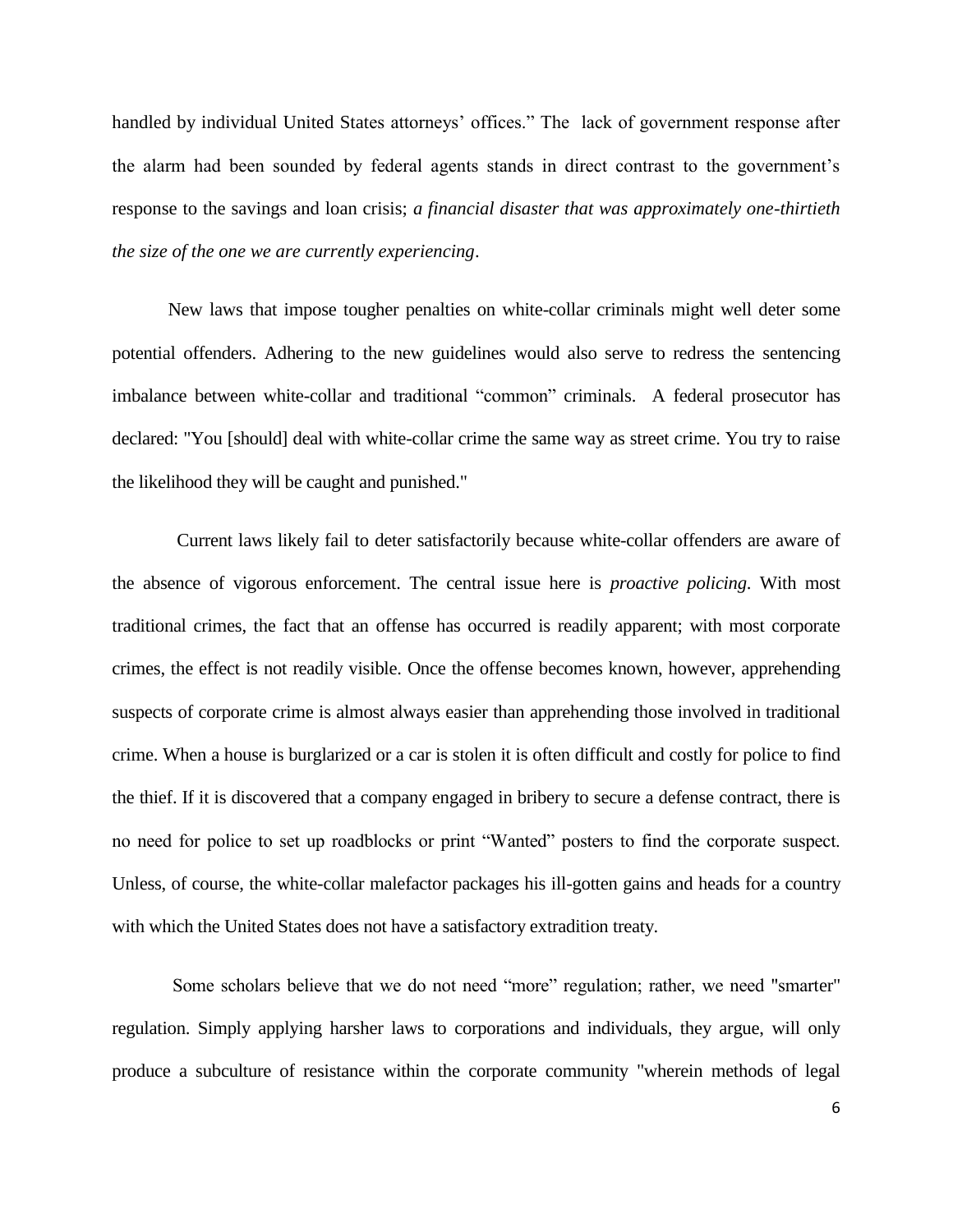resistance and counterattack are incorporated into industry socialization." Regulation works best when it is a "benign big gun" - that is, when regulators can speak softly but carry big sticks in the form of substantial potential criminal penalties.

 Joseph T. Wells, the founder and former chairman of the Association of Certified Fraud Examiners, has offered a newer strategy: *executive transparency*. Wells argues for a law requiring corporate executives to open up their own personal bank accounts to scrutiny by auditors and regulators. The rationale is that in many of the high-profile corporate fraud cases, the crime is not discovered until *after the money has been spent,* often for wildly luxurious and frivolous things. Wells cites the huge "loans" Bernie Ebbers gave to himself so that he could buy hundreds of thousands of acres of timberland and the biggest cattle ranch in Canada; the profligate spending by the Rigas family, including the construction of their own private golf course; the millions of dollars embezzled by Mickey Monus to finance his personal basketball league; and the grotesque selfindulgence of Dennis Kozlowski. As Wells notes, major corporate fraud cases almost always begin at the top.

> To head off the financial rape of public corporations, I would suggest a law that requires selected company insiders to furnish their individual financial statements and tax returns to independent auditors. They should also sign an agreement allowing access to their private banking information. The data should be available in cases where suspicions arise.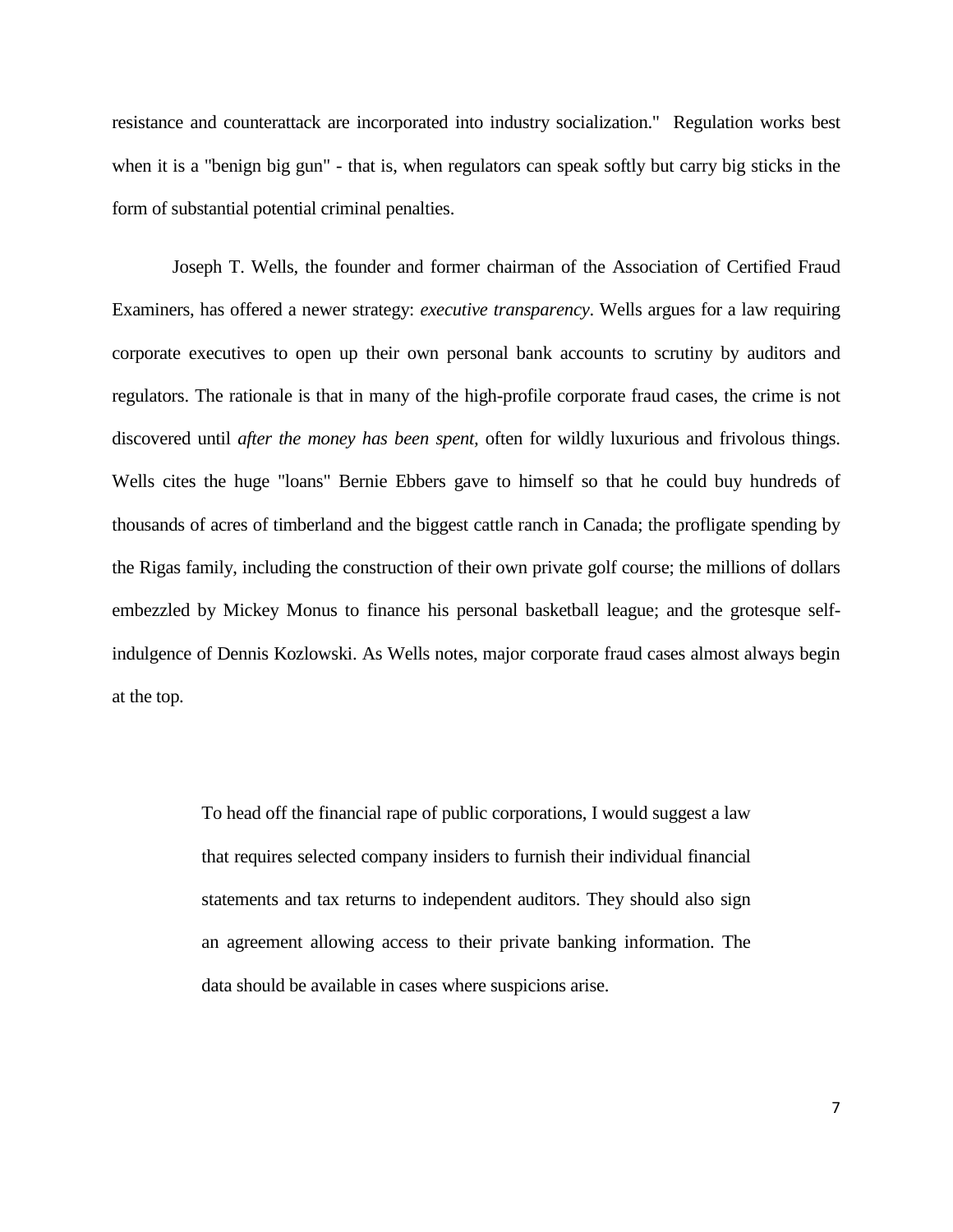Executives of public corporations have a fiduciary duty to act in the best interests of shareholders, and Wells' call for "transparency" seems entirely consistent with that duty.

 A hierarchical structure of corporate sanctions also has been proposed, in which the first response to misconduct consists of advice, warnings, and persuasion; then escalates to harsher responses culminating in what is termed "corporate capital punishment" or the dissolution of the offending company. The goal of this model is compliance which is understood within a dynamic enforcement routine where enforcers try to get commitment from corporations to comply with the law and can back up their negotiations with credible threats about the dangers they face if they choose to go down the path of non-compliance. The strength of such a system is that it works at multiple levels and holds all the actors involved - executive directors, accountants, brokers, legal advisers, and sloppy regulators - accountable for criminal misconduct.

Besides considering harsher penalties, Congress needs to seriously consider having *chief criminologists and fraud experts as central officers of regulatory agencies*, just as there currently are chief legal counsels and economists. A fraud analysis should be conducted before any new regulatory legislation is enacted so that we can avoid repeating mistakes of the past which included ignoring both the potential for widespread fraud that acted as an accelerant for expanding economic bubbles, and the creation of "criminogenic environments" where conflicts of interest and regulatory loopholes allowed opportunities for fraud to flourish with impunity.

Strong laws carrying substantial penalties are necessary. I would also argue that regulatory agencies be given prosecutorial powers so that they can operate more directly and effectively when suspected criminal activity surfaces. This would avoid the all-too-common historic problems and inefficiencies associated with communication, coordination and inter-

8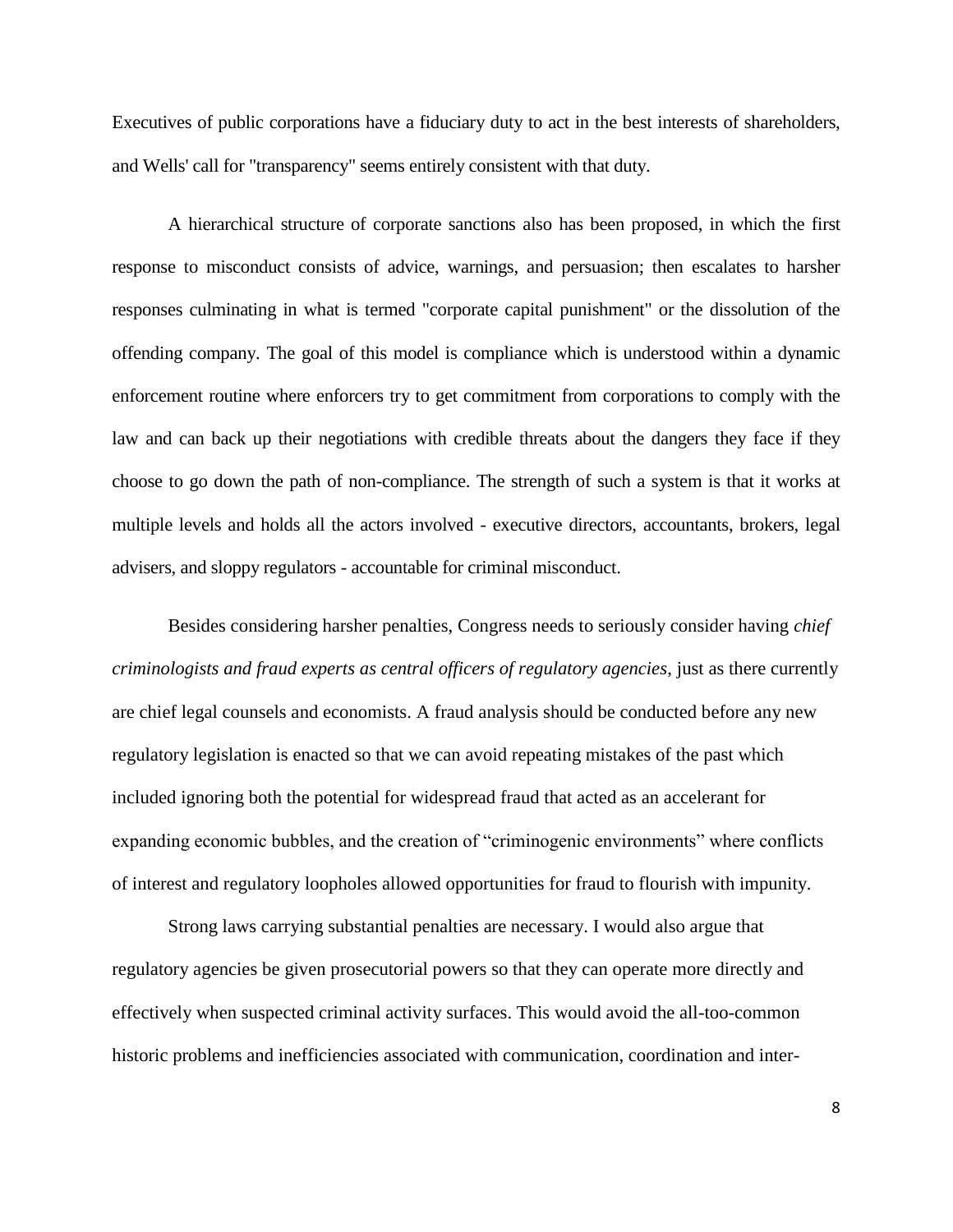agency competition between regulatory and prosecutorial agencies. For deterrence to be effective against powerful individuals and large corporations there needs to be more than merely token criminal cases, and that will take a rather large government effort to accomplish in light of the resources and determination of potential defendants to avoid a criminal conviction.

In August 2009, for instance, Maurice (Hank) Greenberg, former AIG chief executive officer and Howard Smith, the company's former chief financial officer, paid \$15 million to the SEC to settle the charge that they had misstated the financial condition of the company. Had the truth been revealed, AIG would have failed to meet key earnings and growth targets. Regarding the dynamics of white-collar crime, it was noteworthy that Greenberg did not admit guilt (but why else would he pay the financial penalty?) and insisted that had he been charged criminally with securities fraud he would have fought the case rather than settle. This might be regarded as a piece of evidence favoring the view that the most effective tactic against white-collar offenders is the criminal charge. They find notably onerous and oppressive the stigma associated with a criminal label, while a financial penalty can be written off as not more than the relatively small price of doing business—especially monkey business.

Thank you again for the opportunity to present these ideas before the Subcommittee, and I am happy to answer any questions.